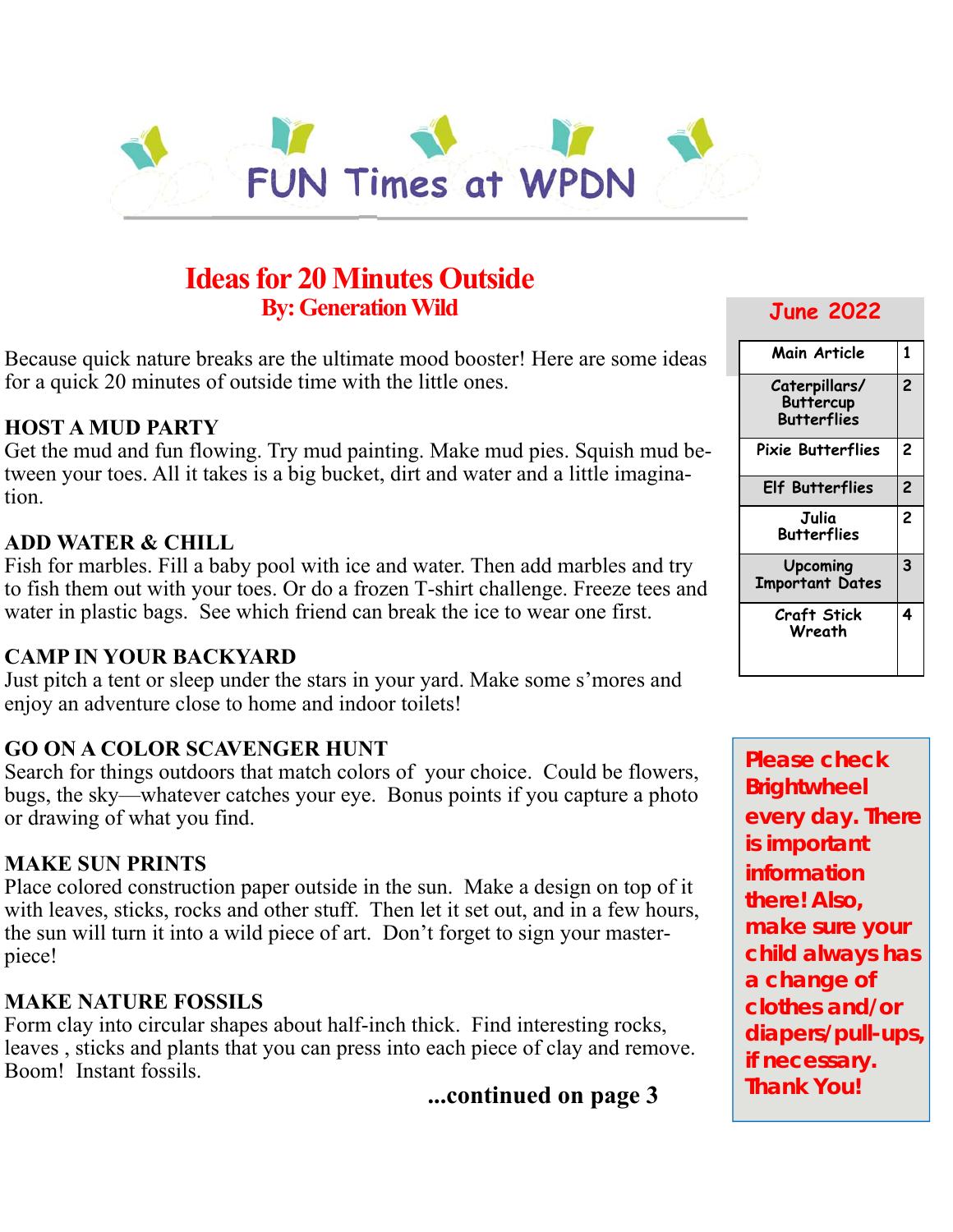# **Caterpillars/Buttercup Butterflies**



Summer fun! The Buttercups will be having water days three times a week: Monday, Wednesday and Friday. Also lots of exploring dinosaurs, farms and even a petting zoo! Please have your child supply a bathing suit, swimmers and towel.

# **-**Meme, Ms. Stacey & Ms. Brittany

Hello Pixie families! For the month of June, Pixies will welcome the new season of summer by engaging in a variety of summer activities including water days Monday, Wednesday and Friday! Pixies will also finish their number book to share with families! We look forward to a wonderful new month!



### - Ms. Vanessa, Ms. Ally & Ms. Andi



This month we get to continue spreading our Elf Butterfly wings to grow our insect knowledge. As we are approaching summer, we ask that you please start bringing in a labeled bathing suit and towel for our water days on Wednesdays and Fridays over summer! Just like the Giant Water Bug, we are excited to splash.

-Ms. China & Ms. Deja

# **Julia Butterflies**

This month we will start our summer program on June 6th. We will have water days on Tuesday and Thursday mornings, movie days on Wednesday mornings and a visit from the petting zoo. We will need a bathing suit and towel labeled with your child's name on each item to be left at school for our water days. We look forward to a fun month of June!

-Ms. Paige & Ms. Fallon

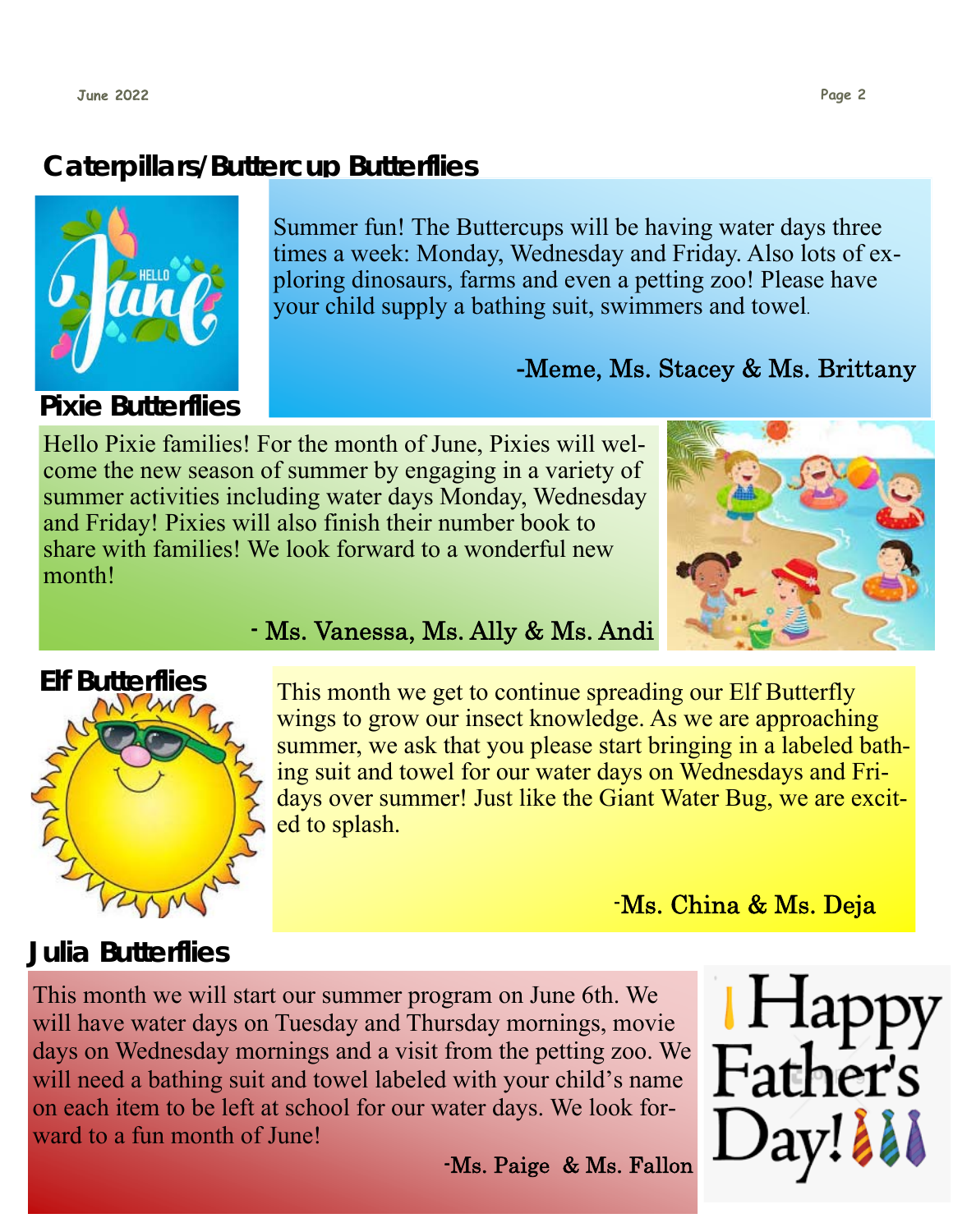

Ms. Fallon's Birthday—June 20th

# **Ideas for 20 Minutes Outside By: Generation Wild**

## **...continued**

## **SET UP A TOY CARWASH**

Here's something cool to do on a hot day. Grab your toy trucks and cars and hold your own mini carwash. And if a water fight happens to break out, it'll be even cooler..

### **PLAY FLASHLIGHT TAG**

At dusk, grab some friends and a flashlight, and it's game on! Whoever gets tagged with the light beam is it.

### **MAKE LEAF ZOMBIES**

Collect rocks and interestingly shaped leaves and make zombie, ghost and monster faces out of them.

### **FEED YOUR BIRD CURIOSITY**

Hang up a bird feeder and then sit back and watch the airshow. Keep a list of how many birds visit, make drawings of them and keep it all in a journal.

### **"COLLECT" SOME BUGS**

Grab a camera and explore your yard or local park. See how many bugs you can add to your photo collection. If you're nice, they might even smile for the camera.

### **MAKE A ROLY-POLY HABITAT**

Get a container that allows for airflow, and fill it with dirt, dead leaves, rotting wood and moss. Then add some rolypolies. After having some fun watching it, set them free.

### **GO ON A SAFARI**

Have someone hide toy animals outside and let the search begin. If they're hidden too well, hints like "cold!", "warm!" and "hot!" will help guide you.